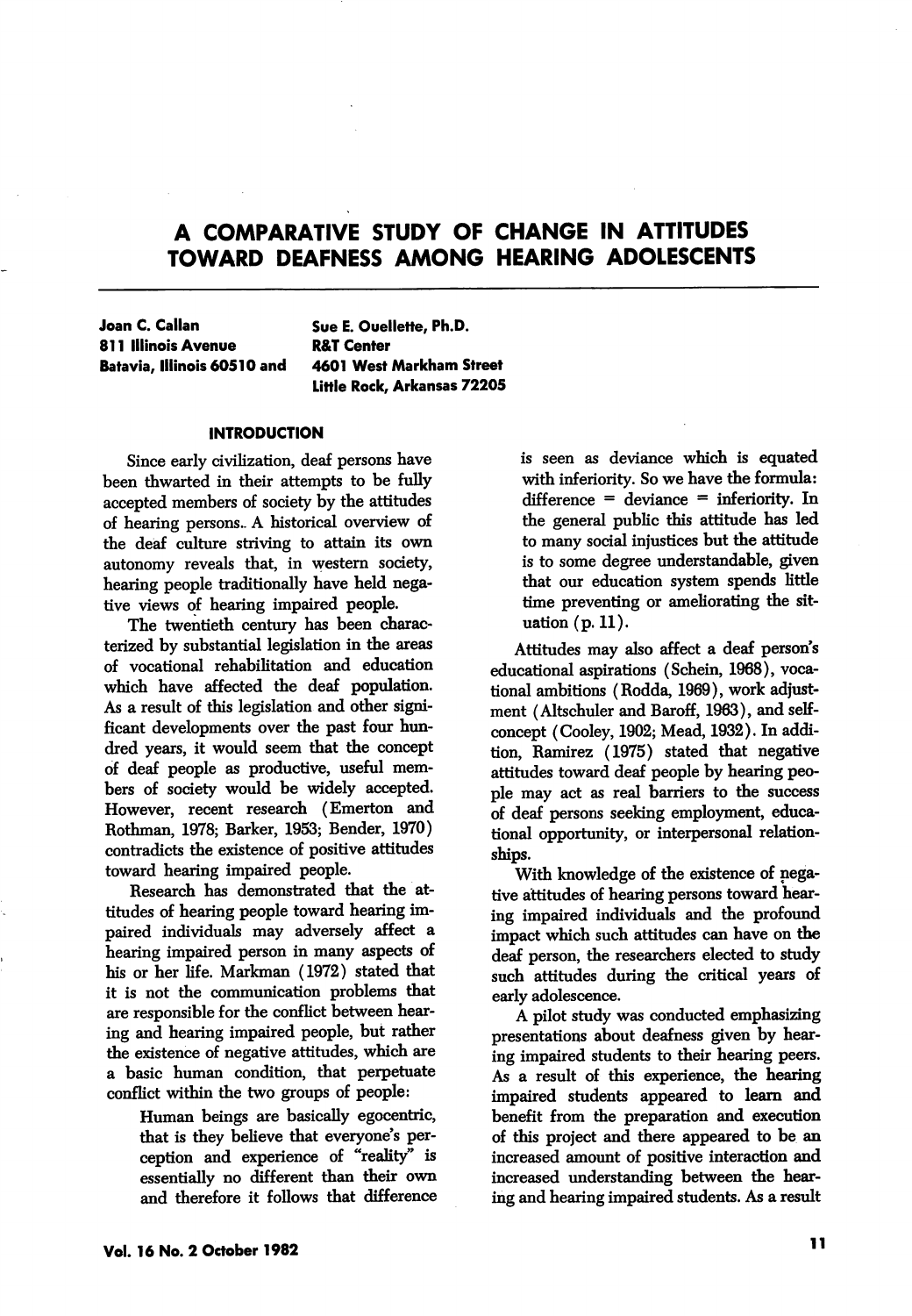of this effort, the current study was designed in an attempt to further clarify and quantify this observed benefit.

A review of the literature indicated that there is general agreement that deaf aware ness programs are a necessary step prior to mainstreaming efforts. A few programs de scribed in the literature have successfully inserted these programs into the mainstreamed curriculum (Vemon and Prickett, 1976; Northcutt, 1970, Kindred, 1976). As a result of these programs, it appears that some positive additional change has occurred. However, most deaf awareness programs have been presented by a hearing adult to the hearing teachers rather than to the stu dents involved. No research has quantifed the amount of attitudinal change that has occurred or has determined the conditions under which the greatest amount of attitudi nal change occurs.

Thus, there would seem to be sufficient support in the literature to warrant further investigation of the effect of deaf awareness programs taught by hearing impaired stu dents to their hearing peers on attitudinal change.

# **Methodology**

This study was designed to assess the amount of attitudinal change which occurs after participating in a deaf awareness pro gram presented by a hearing adult, the amount of attitudinal change which occurs when the program is presented by hearing impaired adolescents, and the difference in degree of change occurring between the two groups. This research was conducted at Westmont Junior High School in Westmont, Illinois, a western suburb of Chicago. All hearing and hearing impaired subjects were enrolled at Westmont Junior High School in the sixth grade.

Two sets of students were selected. The first set was composed of seventy hearing students. They were chosen for their lack of formal contact with hearing impaired stu dents in the school and were then divided into two groups. In addition, these students were chosen by homerooms that were group

ed by the random selection of a computer, thus ensuring a wide sampling of students with regard to intellectual and maturity levels.

The second set consisted of six hearing impaired students with severe to profound hearing losses. These six students were select ed on the basis of grade level, possession of skills in preparing and presenting a speech to a group of people, non-involvement in aca demically integrated classes, schedule com patibility, and expressed desire to participate in the project.

Two months prior to viewing the deaf awareness program the hearing students com pleted a revised copy of an "Attitudes To ward Deafness Scale" (Appendix) which was developed by Cowen, Bobrove, Rockway, and Stevenson (1967). The "Attitudes To ward Deafness Scale" is a twenty-five item scale which measures positive and negative attitudes commonly held toward deaf peo ple. The respondent is required to answer each statement according to his or her level of agreement or disagreement.

Since the original scale is directed to ward an adult respondent, it was necessary for the researchers to adapt the scale to en sure that the reading level was appropriate for use with sixth grade children. In an ef fort to lend reliability to the instrument, the Dale-Chall Reading Scale was used to determine the reading level of the scale. This scale yielded a fifth-sixth grade reading assessment of the instrument. In addition, three faculty members from the Department of Communicative Disorders at Northern Illinois University, all with extensive back grounds in deafness, critiqued the scale and judged it as appropriate for use with child respondents. A copy of the scale used in this study appears as an appendix.

During the months of January and Febru ary 1980, the researchers worked with the selected six hearing impaired students in preparation for the deaf awareness program. The researchers spent three, forty-five minute sessions weekly throughout a six-week pe riod of time, which totalled approximately fourteen hours of preparation time. During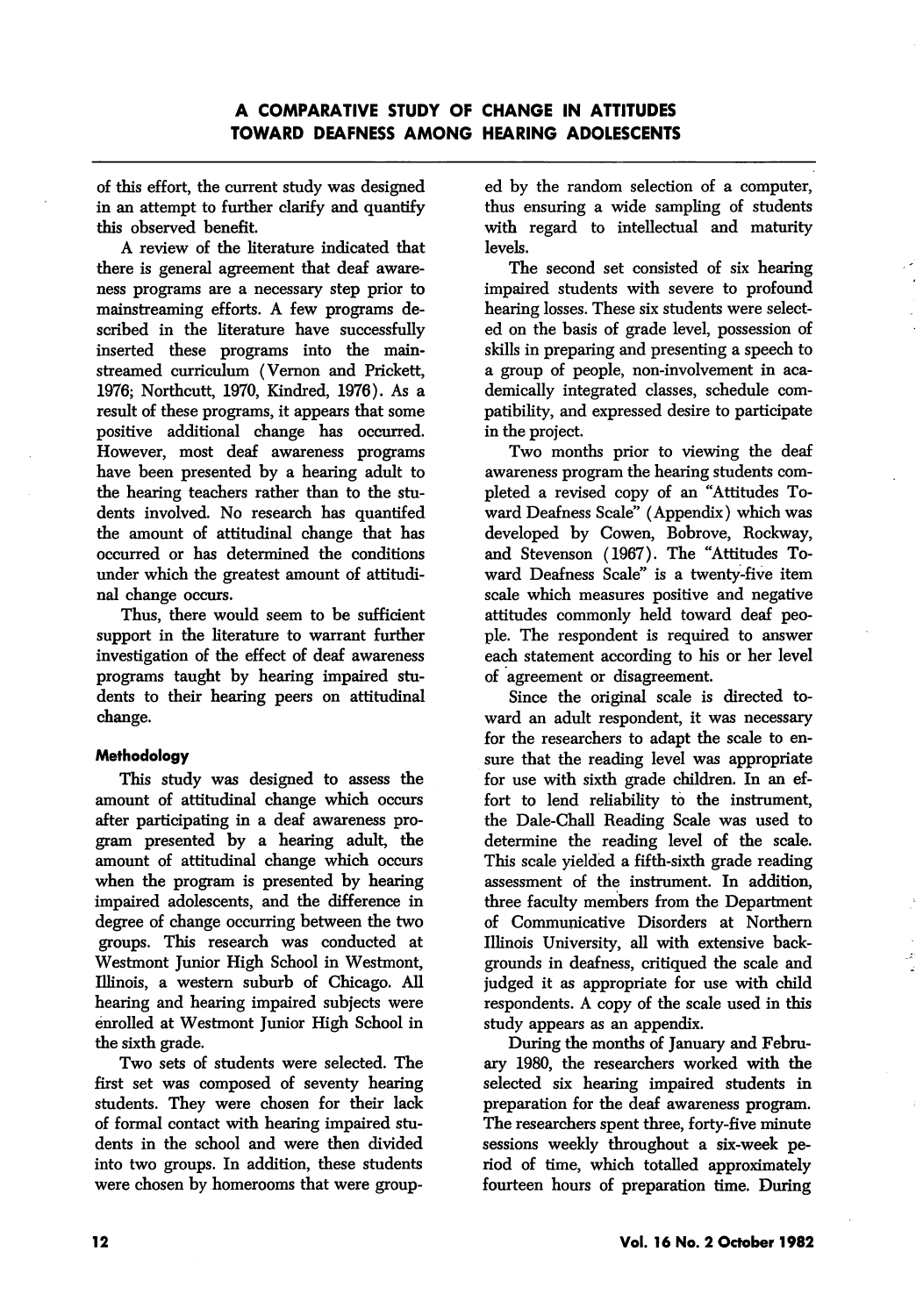the initial three weeks, the researchers and the students collectively decided upon the topics which the group judged to be most important when presenting information about deafness, the actual content of the topics.

and the accompanying materials and activi ties to help clarify the topics. A copy of the topical outline and material which were utilized in the program appears as Table L

| DAY       | <b>STUDENT</b>     | <b>TOPIC</b>                                             | <b>MATERIALS USED</b>                                                                                                                                                                                                                                                                                   |
|-----------|--------------------|----------------------------------------------------------|---------------------------------------------------------------------------------------------------------------------------------------------------------------------------------------------------------------------------------------------------------------------------------------------------------|
| Monday    | #1                 | Introduction and Purpose                                 |                                                                                                                                                                                                                                                                                                         |
| Monday    | #2                 | Causes of Deafness                                       | a. a poster citing the five major<br>causes of deafness<br>b. student-drawn pictures illustrat-<br>ing each of the above factors                                                                                                                                                                        |
| Tuesdav   | #3                 | How Deaf People Learn<br>and Communicate                 | a. a poster explaining the various<br>components of "total com-<br>munication"<br>b. a demonstration of body lan-<br>guage, mime, fingerspelling,<br>and sign language<br>c. teaching the alphabet to the<br>hearing students                                                                           |
| Wednesdav | #4                 | Hearing Aids and Other<br>Devices                        | a. a poster describing the parts<br>and functions of body aids and<br>ear level aids<br>b. a poster illustrating various<br>devices used by hearing im-<br>paired people in everyday life<br>c. a TDD demonstration                                                                                     |
| Thursdav  | #5                 | How Deaf People Feel                                     | a. sign language interpretation of<br>the poem "I Hear Your Hand"<br>with accompanying record                                                                                                                                                                                                           |
| Friday    | #6<br>$\mathbf{v}$ | How Deaf and Hearing<br>People Can Get Along<br>Together | a. eight transparencies taken from<br>the book Mainstreaming the<br><i>Hearing Impaired Child by</i><br>J. Orlansky<br>b. listen to the record "Getting<br>Through" (Zenith Corporation)<br>for a demonstration of what it<br>sounds like to be a hearing im-<br>paired person wearing a<br>hearing aid |

| __<br>I |  |
|---------|--|
|---------|--|

The remaining three weeks were used to develop the individual skills necessary for presenting a speech. The hearing impaired students wrote their speeches on 3" x 5" cards, memorized the content of the speeches, devloped skills in adlibbing, learned signs for the new vocabulary in their speeches, and refined public presentation skills. All material and procedures were rehearsed several times with the students prior to the presentation.

At the end of February, the deaf aware ness program was presented to four home rooms each day throughout a one-week pe riod. The hearing impaired students alter nated in presenting their topics to two home rooms with the assistance of an interpreter whose role was to help with difficulties in communication when necessary. Simultane ously, the researcher presented an identical deaf awareness program to two other home rooms. After each daily topic was completed, a general question and answer period was held to foster dialogue between the hearing students and the speaker for that group.

On the Monday following the completion of the deaf awareness program, the "Attitudes Toward Deafness Scale" was readministered to the hearing students during their home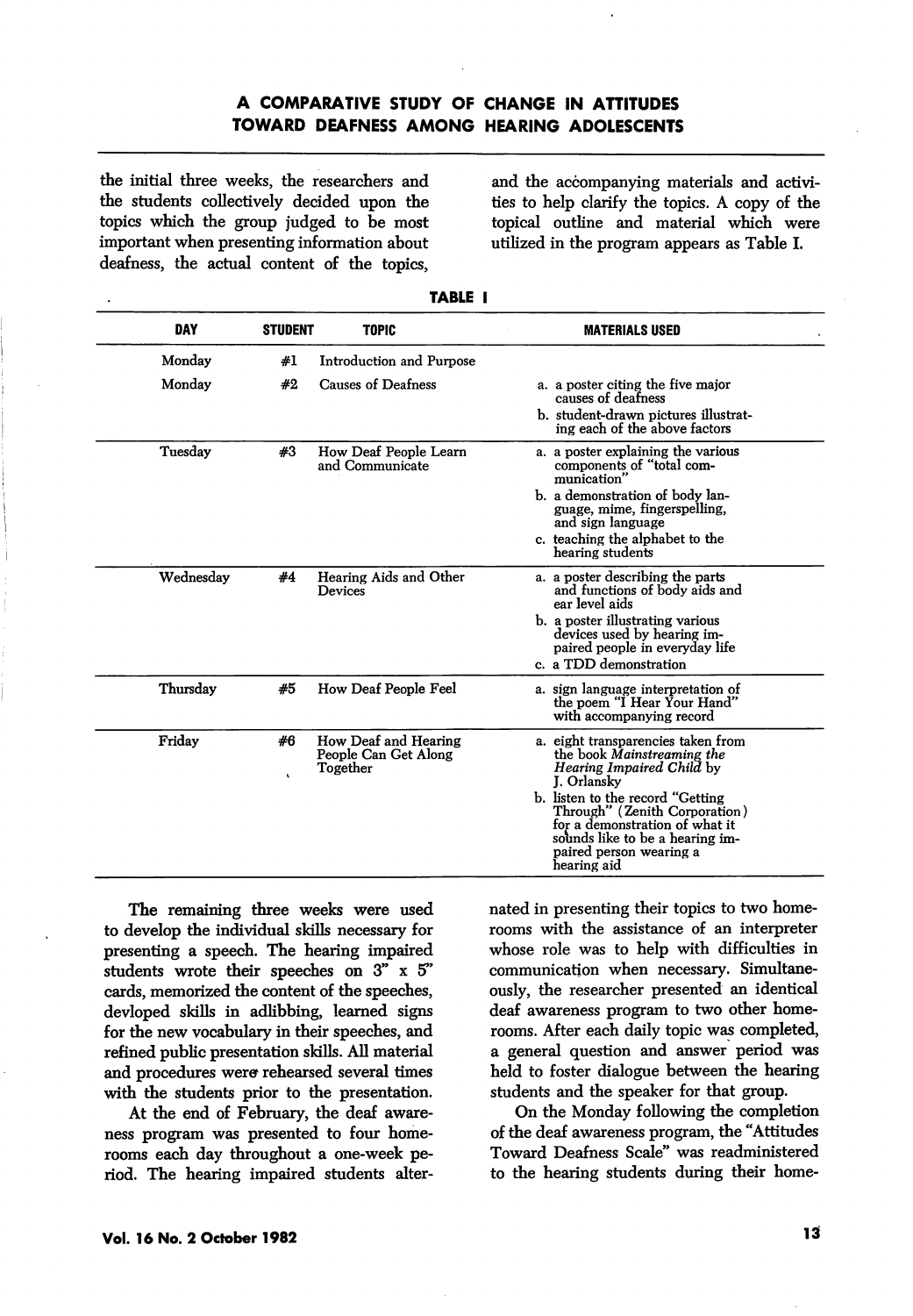room periods with the same directions as previously given and with numbers assigned to each subject so as to facilitate pairing first and second responses.

#### Results and Conclusions

Data was collected from seventy hearing students who had participated in the deaf awareness program; however, a total of seven "Attitudes Toward Deafness Scales" were completed improperly and were elimi nated from inclusion in this study. Three additional scales were randomly removed in order to balance the numbers of subjects in each group. Group 1 was composed of the hearing students participating in the deaf awareness program presented by hearing im

paired students while Group 2 was com posed of the hearing students participating in the deaf awareness program presented by a hearing adult knowledgeable in the area of deafness.

Pre (trial 1) and post (trial 2) scores were calculated for each individual subject ac cording to the scoring criteria set forth by Gowen, et al. (1967). In order to answer the questions of difference between the ex perimental groups, a two-factor mixed design with repeated measures on one factor was used. As a result of using this test, the size and direction of the attitudinal change was measured.

As a result of statistical analyses, the fol lowing data were obtained;

|                     |                       | <b>DEGREES OF</b> | <b>MEAN</b>    | F             |      |  |
|---------------------|-----------------------|-------------------|----------------|---------------|------|--|
| <b>SOURCE</b>       | <b>SUM OF SQUARES</b> | <b>FREEDOM</b>    | <b>SQUARES</b> | <b>VALUES</b> | P    |  |
| Total               | 11653.325             | 119               |                |               |      |  |
| Between Subjects    | 10246.325             | 59                |                |               |      |  |
| Conditions          | 35.2084               | 1                 | 35.2084        | .1998         |      |  |
| $Error_{b}$         | 10211.1166            | 58                | 176.0537       |               |      |  |
| Within Subjects     | 1407                  | 60                |                |               |      |  |
| Trials              | 232.4083              | 1                 | 232.4083       | 11.5548       | .005 |  |
| Trials x Conditions | 8.0083                | I                 | 8.0083         | .3981         |      |  |
| Error $_{\rm w}$    | 1166.5834             | 58                | 20.1135        |               |      |  |

TABLE II VALUES OBTAINED FROM THE STATISTICAL ANALYSES

Differences in the mean scores of subjects were indicated by the results of the F-test. Differences were significant at a .005 con fidence level on analysis of trials (differences between pre and post attitudes), but not significant on the analysis of conditions (dif ferences between Group I and Group II) or trials X conditions (differences between in teraction methods).

Thus, it was found that both groups of students (hearing students participating in a deaf awareness program given by their hearing impaired peers and those hearing students participating in a deaf awareness program given by a hearing adult know ledgeable in the area of deafness) significant

ly increased their positive attitudes toward deafness as a result of participating in a deaf awareness program. It was also found that one group did not significantly produce more change than the other group. Finally, it was found that the variable of a hearing im paired peer versus a hearing adult presenter did not significianly influence the degree of attitudinal change.

# Discussion and Conclusions

An analysis of these results reveal evi dence that in this study, hearing adolescents' positive attitudes toward deafness did in crease as a result of participating in a deaf awareness program. This finding has demon-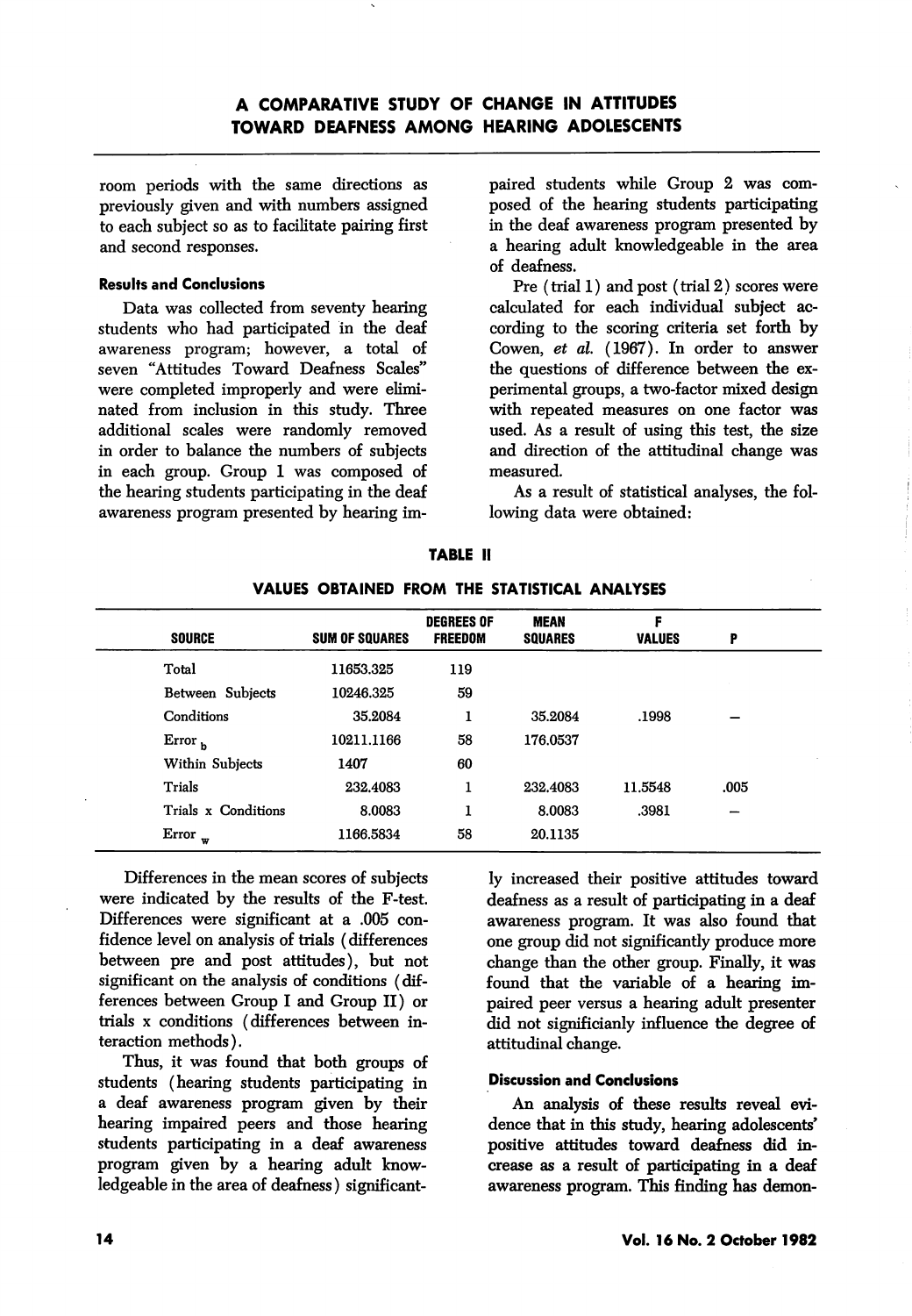strated that the initial attitudes of hearing adolescents may be of a negative nature. It also indicates that one cannot assume that a hearing person will possess positive at titudes toward deafness when his life experi ences have not allowed him to come into contact with or experience what deafness is. Yet, when measures are taken to change at titudes of hearing people toward deafness, positive attitudinal change may occur within the hearing person.

It may also be concluded from this find ing that this deaf awareness program, and perhaps those similar to this one, was succcessful in changing attitudes and encourag ing awareness of disabled persons. Positive attitudinal change may occur as a result of participation in a relatively short-term, con cise, yet informative deaf awareness program.

The second area of consideration of this study focused on the interactive method used in a deaf awareness program. It was found that, although positive attitudinal change occurred in both groups of hearing adoles cents, one group did not produce a more significant amount of attitudinal change than did the other group. These results do not imply that a hearing presenter knowledge able in the area of deafness will disseminate information with any less impact than the hearing impaired presenter(s) will. Rather, it is important to note that the any presenters will share information in their own individual styles, based on their experiences and skills. These factors will probably vary highly be tween hearing and hearing impaired pre senters.

This second finding also has implifactions for the presentations of future deaf aware ness programs. It appears that, in this study, the hearing variable (hearing or hearing im paired) of the person(s) presenting the program is not as significant as the presentation of the program itself. If future deaf aware ness programs are conducted, the presenter may be either hearing or hearing impaired and similar positive results would be ex pected.

Results of this sjudy might be useful in addressing the question of who is responsible tfor presenting deaf awareness programs. Based on the evidence found in this study that either a hearing impaired person or a hearing person knowledgeable about deaf ness will foster positive attitudes through a deaf awareness program, it seems appro priate to conclude that it be a shared respon sibility among all people who have the abili ties and qualifications to successfully im plement deaf awareness programs. Perhaps a combined approach utilizing hearing and hearing impaired presenters might yield beneficial results as well.\*

In summary, this study has supported the view that negative attitudes do exist toward hearing impaired persons and that utilizing a deaf awareness program involving either hearing or hearing impaired presenter(s) is an effective method in fostering positive at titudes. The results of this study reinforce the notion that many persons have the poten tial and ability to be change agents in help ing to increase the understanding between hearing and hearing impaired persons.

# REFERENCES

Altschuler, K. and Baroff, G. "Educational Background and Vocational Adjustment." In Family and Mental Health Problems in a Deaf Population. Edited by J. Rainer, et al. Family and Mental Health Problems in a Deaf Population. New York: Columbia University Press, 1963.

Barker, R. Social Psychology of Physique and Disability. New York: Social Science Re search Council, 1953.

Bender, R. The Conquest of Deafness (2nd ed.). Cleveland: Press of Western Reserve University, 1970.

Cooley, C. Human Nature and the Social Order. New York: Charles Scribner's Sons, 1902.

<sup>\*</sup>Research studies which explore alternative deaf awareness programs might provide valuable information in this area. Innovative programs with different formats, varying conditions and other age popula tions could be compared to determine which program produces the greatest amount of attitudinal change. This information could be beneficial to the fields of education, counseling, mental health, and rehabilitation.